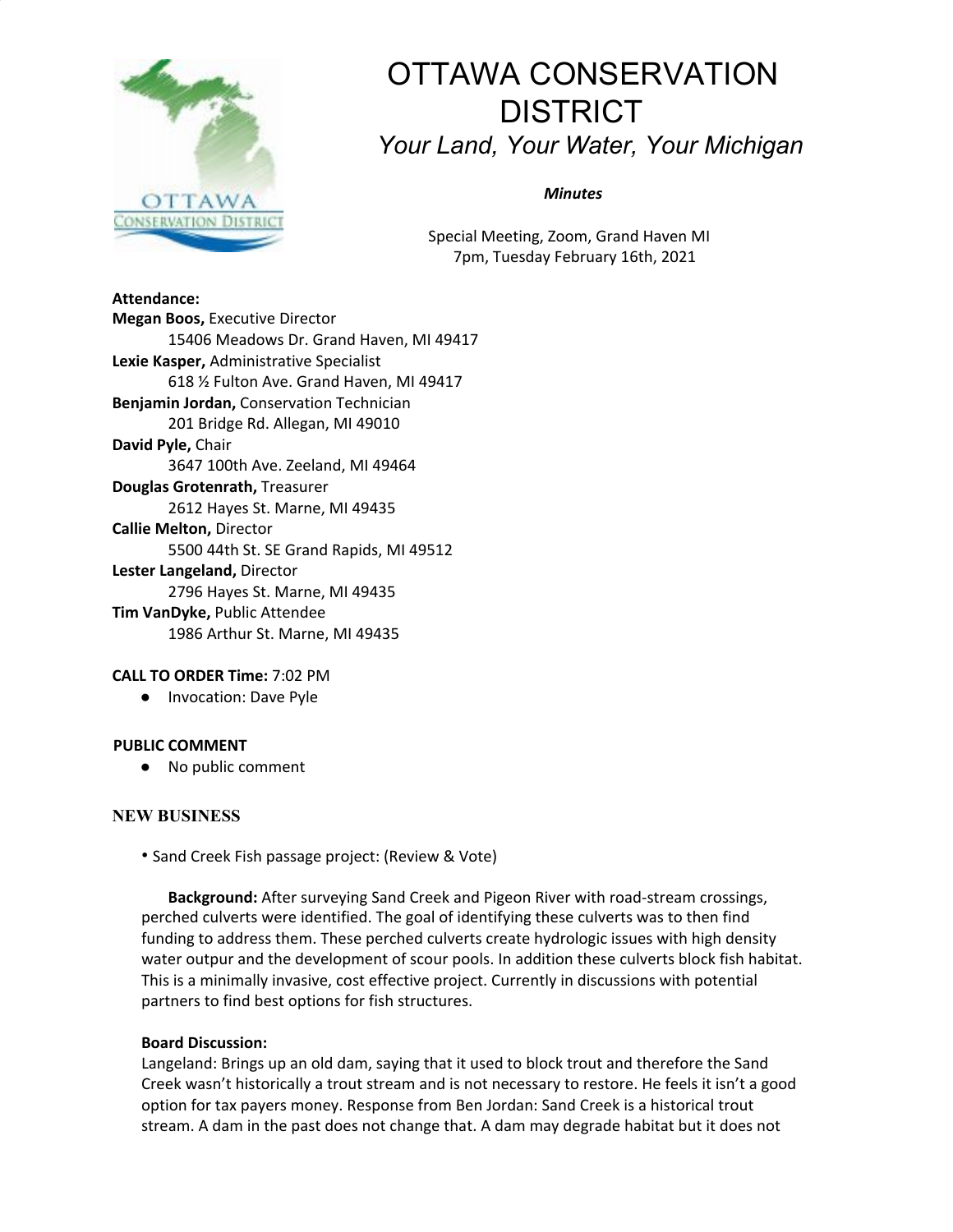change the type of habitat that it is. Concerning the funding of this project, it is not funded by tax payers. It is not funded by those who live in the township where this project would be taking place. The grant is paid for by an endowment that was won in a lawsuit. It is believed that a large company had to pay this endowment to help recoup the damage their business caused. In addition, this project benefits those who live nearby by reconnecting miles of trout stream. It would require relatively little work by us and would be an easy win for the district. Langeland: Reports from the road stream crossing say there were many impaired culverts so is this going to fix the whole thing or is it just a small fix? Jordan Response: Yes, in an ideal world we would address all of the culverts but we chose this location for the grant because it has the most benefit for one project. These 2 sites are on tributaries to the Sand Creek and are therefore part of the Sand Creek watershed. Cost estimates are included in report distributed to board.

Pyle: The time estimate is 5 hours a week for 2 years. That seems like a lot of time and is a concerning addition to workload. Jordan Response: That is the way labor is budgeted for grants but it will not necessarily look that way in real life. It'd be 5-10 hours a week during heavy work time like engineering and construction phases. Then there will be quiet phases of the grant where n hours are spent on it in a week. The goal is to have it balance out to meet the grant requirements.

Pyle: When do we get to a stage when the road commission or drain commission takes care of their culverts? Jordan Response: That's a good question but there is no good answer. Any town has old culverts with old designs that are undersized. They struggle with budgets and manpower and this can keep these culverts from getting taken care of. We can do it on a smaller scale for now.

Van Dyke: If one end is scouring won't it wash it out eventually? Will this project help? Jordan Response: Yes, the fish ladders will be anchored in some way and that would help reduce erosion and extend the life of the culvert.

Grotenrath: Have we ever seen this plastic fish ladder work? Jordan Response: Not personally but many professional contacts have seen them work and be very successful for the fish. This is why we are discussing options with partners, to find the best design for this area.

Pyle: If we get the grant who decides on design for the project and what input does the district have? Response: This would be permitted and then designed by EGLE and others. We would need actual engineers to design this, which would be part of the grant.

Pyle: Is this project on private land? Response: No. It's in the stream bed. Have had preliminary talks with the one homeowner it coud potentially impact and he thought it was a cool project and would support the project.

- **Motion to hear about the project:** Doug Grotenrath **Second:** Lester Langeland
- **Motion to vote to apply for the grant:** Callie Melton **Second:** Doug Grotenrath
- **Roll Call Vote:** Callie Melton: Nay Doug Grotenrath: Yay Lester Langeland: Nay Dave Pyle: Nay **Vote:** Does not pass
- COVID travel policy: (Review & Vote)

## **Board Discussion:**

Langeland: Would it be easier to have meetings if we all have our shots? Response: We're a long way from that as shots are not readily available. In addition, Megan cannot require anyone get vaccinated. So we still need these policies in place. Megan will review policy this every month to update and adapt to current CDC guidelines. Currently planning on the March meeting being a small, in-person meeting.

**Motion to adopt policy:** Lester Langeland **Second:** Doug Grotenrath

**Roll Call Vote:** Callie Melton: Yay Doug Grotenrath: Yay Lester Langeland: Yay Dave Pyle: